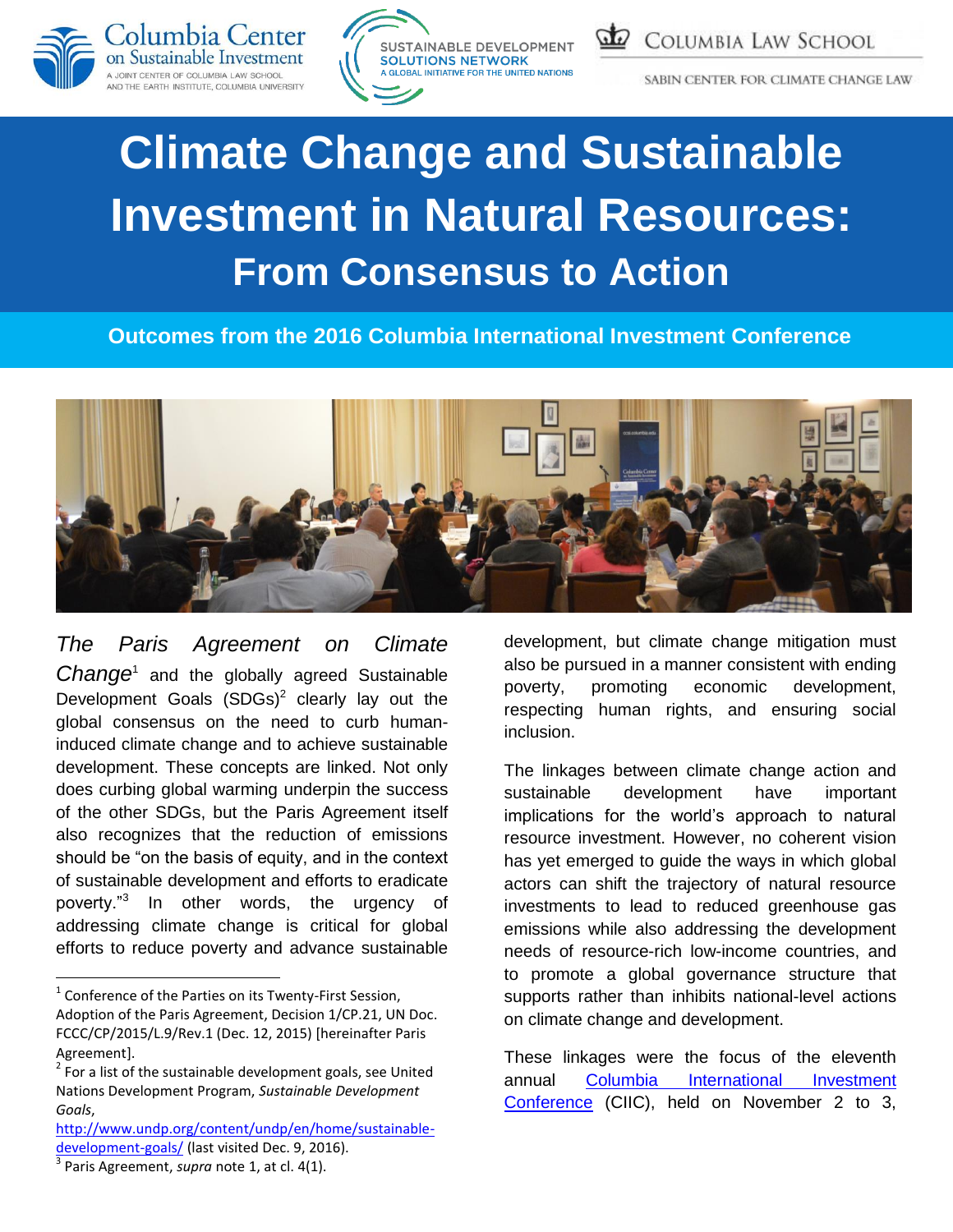2016.<sup>4</sup> The Conference brought together representatives of national governments, international organizations, the private sector, and public interest bodies to discuss "Climate Change and Sustainable Investment in Natural Resources: From Consensus to Action." Distinguished panelists tackled challenging questions such as: what does the future hold for global energy systems? How can land use be managed so as to minimize climate impacts and maximize development benefits? What role can and should the private sector play in shaping energy and land use transformation? How will global governance frameworks influence this transformation? These questions were considered in a series of panels, which featured insights from leaders in the field, followed by discussions with audience members. Key takeaways from the discussions are summarized below, along with issues identified as requiring further research.

#### *Summary of Conclusions*

The CIIC began with a presentation by Professor Jeffrey Sachs, Director of the Center for Sustainable Development at Columbia University and of the United Nations Sustainable Development Solutions Network. Professor Sachs discussed the importance of mitigating climate change, noting that the Paris Agreement set a goal of limiting the increase in average global temperatures to "well below"  $2^{\circ}$ C above preindustrial levels. <sup>5</sup> Professor Sachs further noted that the Paris Agreement requires "efforts to limit the temperature increase to 1.5 $^{\circ}$ C" $^{\circ}$  because, in his words, exceeding that level is "very dangerous and possibly devastating."

There is broad agreement among scientists that rising temperatures are caused by anthropogenic

 $\overline{\phantom{a}}$ 

greenhouse gas emissions. The most important greenhouse gas is carbon dioxide (CO2) which is emitted in larger quantities, and remains in the atmosphere longer, than other major heat-trapping gases. CO2 emissions primarily result from the combustion of fossil fuels for energy production and transportation. Deforestation and other land conversion have also contributed to climate change given that trees are 'natural sinks' capturing CO2 and converting it into oxygen. The CIIC considered what energy and land use transformations will be needed to adequately reduce net emissions and how this objective can be achieved without sacrificing progress towards the SDGs. Key conclusions are summarized below:

- CIIC participants recognized the need to rapidly decarbonize electricity systems. Participants welcomed recent increases in renewable generating capacity and called for the immediate phase out of coal-fired power generation in countries where alternative methods for power generation are commercially feasible. Opinions differed on whether natural gas should be used as a short-term bridge fuel. Many felt that in the context of energy hungry low income countries, natural gas should be deployed to underpin the scale up of modern energy services and that given the relatively small size of these economies, such bridge usage would not have a major impact on overall global emissions.<sup>7</sup> There was a consensus among participants that natural gas and other fossil fuels cannot be used in the long-term in any economy unless carbon capture and sequestration technologies are developed.
- Several participants called for the deployment of biological carbon storage through improved land use practices. These participants emphasized the need to encourage reforestation of previously cleared land and prevent further land clearing (e.g., for large– scale industrial agriculture). Strengthening land

 $\overline{\phantom{a}}$ 

<sup>&</sup>lt;sup>4</sup> The Columbia International Investment Conference was organized by the Columbia Center on Sustainable Investment, in partnership with the Sabin Center for Climate Change Law and the United Nations Sustainable Development Solutions Network, and with support from Norges Bank Investment Management.

<sup>5</sup> Paris Agreement, *supra* note [1,](#page-0-0) at cl. 2(1)(a). 6 *Id*.

<sup>&</sup>lt;sup>7</sup> http://blogs.ei.columbia.edu/2016/10/14/leaving-fossilfuels-in-the-ground-who-what-and-when/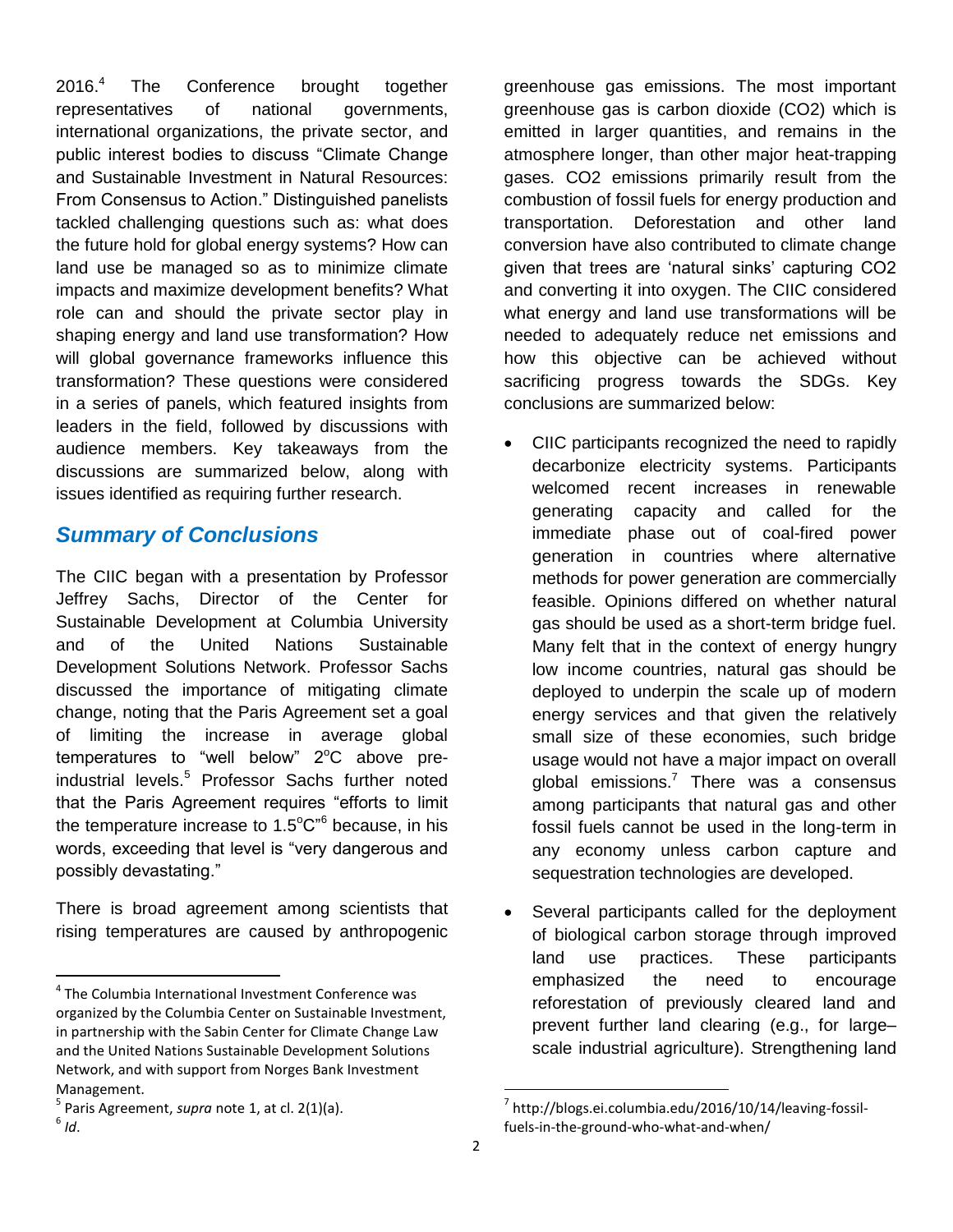rights was highlighted as one way to ensure the protection and restoration of land. Protecting land rights, as well as other human rights, was also discussed as critical to ensuring that climate change policies benefit, rather than harm, local communities and vulnerable groups. There were also calls for market reforms to ensure compensation for the services provided by land, such as carbon storage.

- There was broad agreement among participants that land use and energy system transformation will require coordinated action by national governments, the private sector, and civil society. Many emphasized the role that private companies can play. With respect to land use transformation, for example, it was noted that consumer-facing companies can push for stronger land rights and more sustainable land use in the context of their supply chains. There were calls for oil and gas companies to support the energy transformation both with respect to individual projects (e.g., by developing renewable sources of energy to power their operations and meet the needs of surrounding communities), and in the context of broad strategic planning efforts focused on a net-zero greenhouse gas emissions future.<sup>8</sup> Participants acknowledged that individuals, as consumers and investors, may play a role in encouraging companies to act progressively on these issues.
- While participants generally agreed that, at a minimum, international trade and investment treaties must not impede achievement of climate change goals, they expressed different opinions regarding whether and to what extent the provisions of such treaties would in fact act as such a barrier. They recognized that no systematic way for identifying potential conflicts or tensions had yet emerged, and that

l

negotiation of economic treaties was generally pursued separately from, and absent much interaction with or analysis of, climate policy.

Further information on these topics is provided in the following sections.

## *The Need to Transform Global Energy Systems*

In his opening address at the CIIC, Professor Sachs indicated that, to achieve the temperature goals in the Paris Agreement, carbon dioxide emissions must be reduced to zero by 2070. CIIC participants agreed that meeting this target would require fundamental changes in the global energy system. The required changes were discussed in two panels during the first day of the CIIC. The first panel, entitled "The Future of Fossil Fuels," addressed the need to transition away from carbonintensive fossil fuels for energy production. The second panel, on "Extraction and Use of Fossil Fuels by Developing Countries," explored whether, how, and to what extent low-carbon strategies can and should be adapted to the development needs of low-income countries.

Many CIIC participants were of the view that governments in both high- and low-income countries have not yet demonstrated an appreciation for the scope and depth of energy system changes needed to achieve climate change goals. Participants expressed concern that few countries have begun planning sufficiently for those changes. They called for the development of more coherent long-term (20- to 40-year) national energy plans. Those plans should not, according to some participants, be developed by politicians as they lack the required knowledge and long-term focus. Rather, plans should be developed by independent experts and submitted to politicians for approval.

CIIC participants generally agreed that countries should plan for the phase-out of fossil fuels by midcentury. This will present challenges as fossil fuels currently underpin much economic activity and must be phased out in a manner that does not

 $8$  For more on how fossil fuel companies can help meet the global goals on energy and climate, see

http://ccsi.columbia.edu/2017/01/23/how-oil-and-gascompanies-can-help-meet-the-global-goals-on-energy-andclimate-change/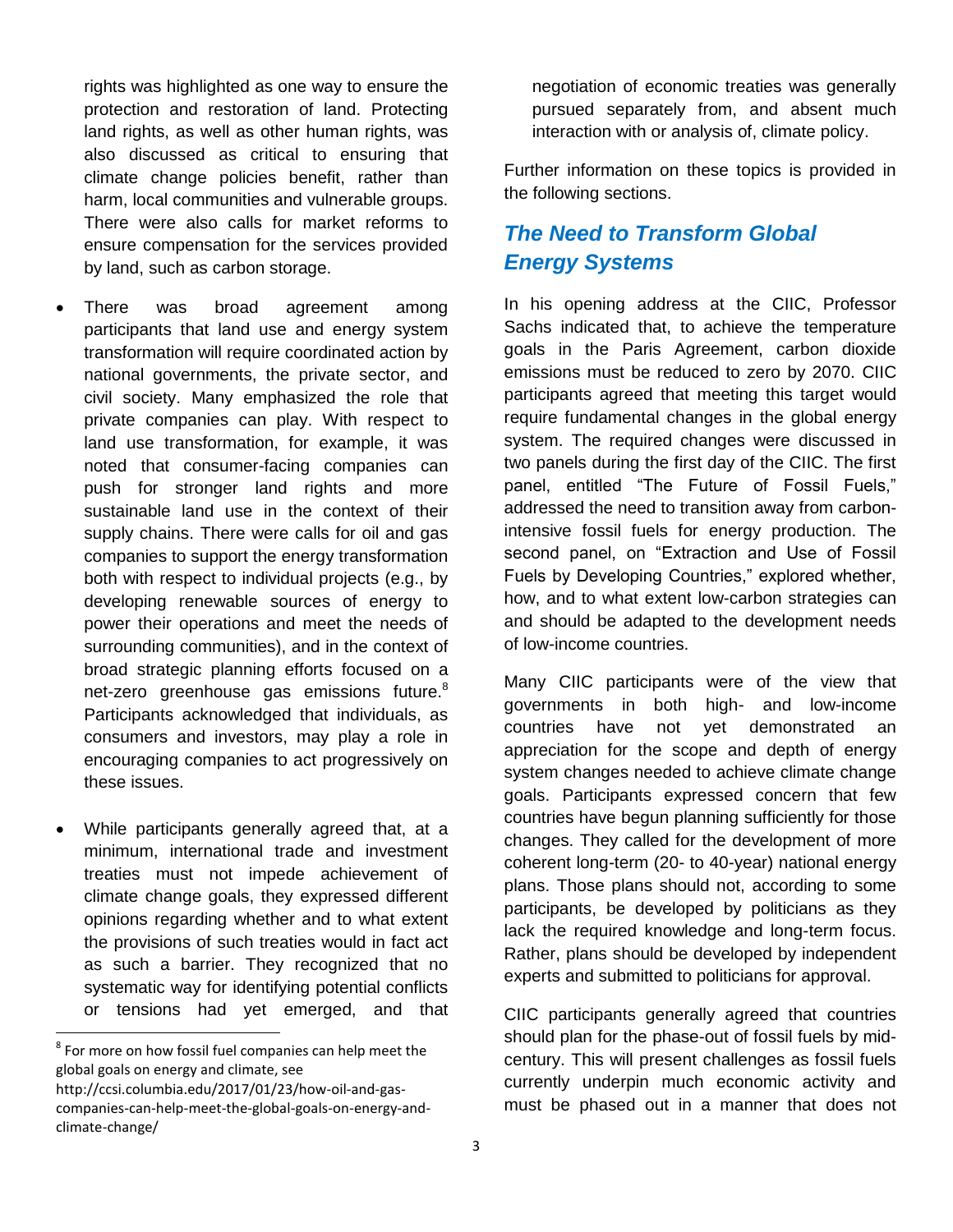adversely affect growth. Thus, in the words of one participant, phasing out fossil fuels is like "doing a heart transplant while your patient is running a marathon." Most participants were optimistic that a phase-out can be achieved, but emphasized that it will require simultaneous effort on multiple fronts. They called for action to (1) decarbonize and invest in the electric grid; (2) increase energy efficiency; and (3) electrify end uses that currently rely on fossil fuels (e.g. the transportation sector).

Much of the discussion at the CIIC focused on decarbonizing the electric grid and scaling up renewable generating capacity. Most CIIC participants agreed that, due to its high carbon content, coal use should be phased out in electricity generation in the short-term. Opinions differed on whether natural gas should be used as a short-term "bridge fuel" while renewable energy technologies develop. Some participants emphasized the relative climate benefits of natural gas, noting that it contains approximately forty-five percent less carbon than coal. One representative of an oil and gas major noted that many low-income countries are continuing to develop coal-fired generating units and argued that, if those units are not replaced with technologically feasible natural gasfired plants, "we will miss an important opportunity to reduce emissions."

Other participants were more skeptical of the climate benefits of switching to natural gas. Many participants argued that, while the combustion of natural gas results in fewer carbon dioxide emissions than coal, these benefits may be offset by methane emissions during gas production. Furthermore, the construction of gas infrastructure, which requires long payback periods and reduces the costs of continuing to rely on gas, may further delay the roll-out of renewable energy sources. Given these arguments, according to some participants, countries should move directly to cleaner renewable energy technologies. They argued that, for high-income countries, moving from coal to gas and then to renewables is likely to be a costly detour from both an economic and climate perspective. They accepted, however, that gas may

make sense for low-income countries seeking to accelerate their access to modern energy services, in particular for those that have plentiful gas supplies and limited access to renewable energy technologies.

There was broad agreement that, if gas use is to continue in high- and/or low-income countries, the production process must be improved. Participants noted that gas production is currently a major source of greenhouse gases, particularly methane, which is released through gas leaks, venting, and flaring. Many participants called on producers of natural gas to take steps to reduce their emissions. One representative of an oil and gas company announced that his company was working to eliminate flaring in all of its operations worldwide by 2025. Others discussed efforts to make greater use of renewable energy in production (e.g., for pumping, compression, refrigeration, heating etc.). One company representative reported, for example, that his company was successfully using solar energy for enhanced oil and gas recovery in Oman thereby reducing the overall carbon footprint of the natural gas use and production cycle.

CIIC participants agreed that, in the long-term, all fossil fuels will need to be replaced with zerocarbon energy sources or used in combination with carbon capture and sequestration technologies. Many noted that carbon capture and sequestration is not currently economically viable. One representative of an electric utility indicated that, for this reason, his company was focusing on developing renewable energy technologies. He and others welcomed the progress that has been made in recent years, noting that renewable energy is or soon will be competitive with fossil fuels in most areas. They acknowledged, however, that increasing the use of renewable energy would necessitate significant infrastructure investment. For example, transmission infrastructure will need to be upgraded and energy storage technologies developed. These upgrades will require coordinated action by governments and industry. Some advocated joint government / industry funding of research, while others suggested a role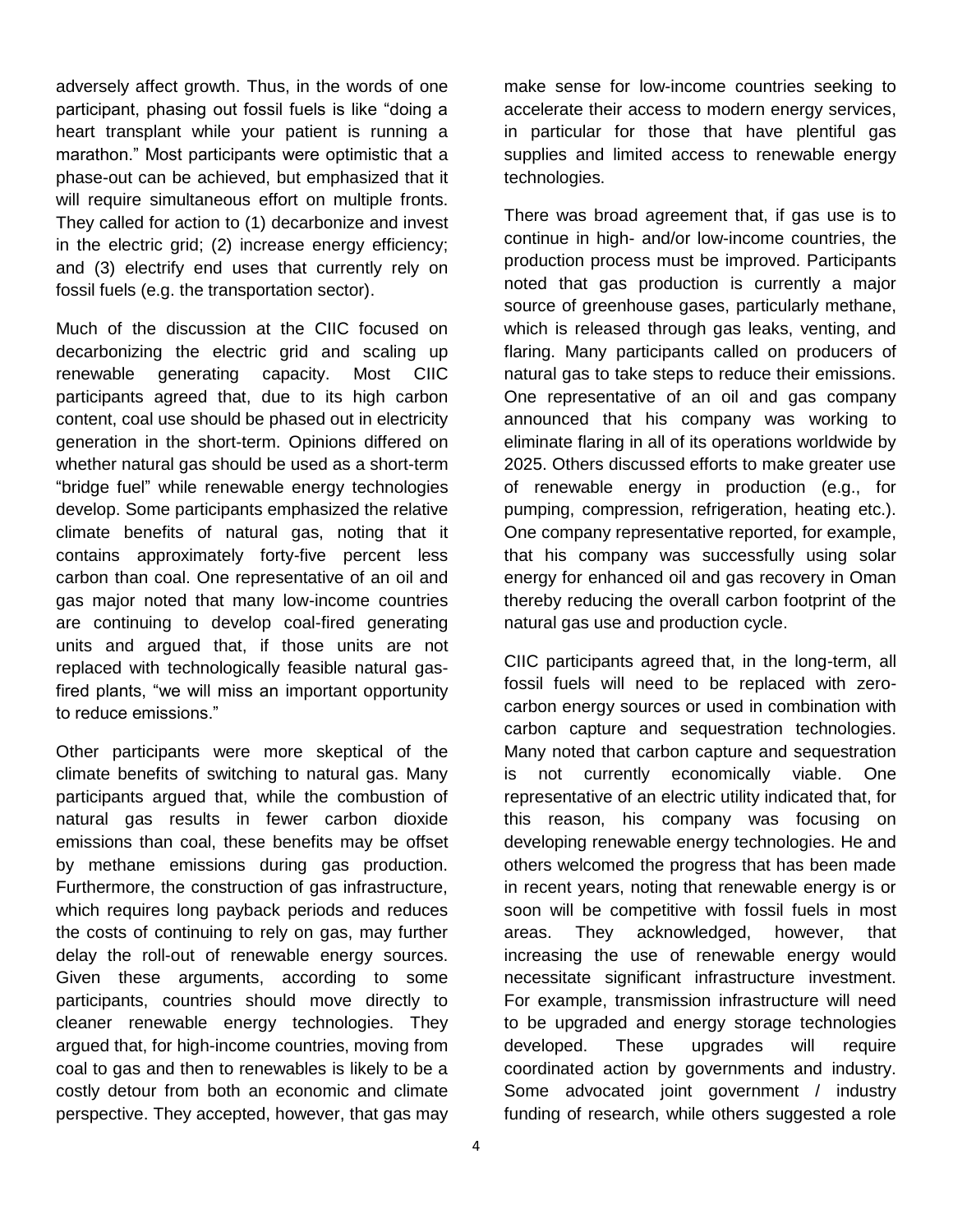for public international funds (e.g., the Global Environment Fund).

Significant discussion at the CIIC focused on how to address equity (fairness) concerns associated with the phase out of fossil fuels. Various options were discussed, including:

 *Developing fossil fuels on a merit order basis*: CIIC participants discussed the fact that fossil fuels projects are developed on a merit order basis with the least cost projects being developed first. Many participants agreed that this market rule should and will continue to apply, and in that case it was noted that this would lead to continued development in the Organization of the Petroleum Exporting Countries (OPEC) where costs are lowest. One participant suggested that OPEC be given an exclusive license to develop oil and gas in accordance with a pre-determined phase down schedule. Many argued that, in any event, development in high-cost areas (e.g., the artic and deep sea) was likely to slow down. A representative of an oil and gas major indicated that his company was already moving away from investment in some such areas.

There was some concern that oil and gas development could cease in low-income countries with high cost reserves, affecting their ability to leverage their natural resources to achieve economic and social goals. It was also discussed that low income countries should work on improving their fundamentals to reduce the non-technical cost of their reserves and increase their chances of staying on the merit order curve. According to Professor Sachs, in order for the merit order basis development to be both economically rational and equitable, a global post-extraction redistribution system would have to be put in place and it should compensate less developed countries for not developing their fossil fuel reserves.

 *Giving low-income countries preferential access to fossil fuels*: Some participants suggested that, given their historically small

contribution to global greenhouse gas emissions and their relatively small proportion of fossil fuel reserves, low-income countries should be allowed to continue developing their fossil fuel resources to the extent necessary to achieve economic and social goals. They emphasized that such development would enable low-income countries to expand energy access and industrialize. Others countered that low-income countries should "leapfrog" fossil fuels and move directly to renewable energy sources. It was, however, recognized that there are numerous political, regulatory, and financial barriers to renewable energy development in low-income countries.

Opinions differed on the extent to which the phase out of fossil fuels will affect oil and gas companies. Representatives of several companies expressed optimism that they can and will play an important role in the low-carbon future. Most representatives agreed that the nature of that role will differ between companies. One participant suggested that some companies may continue producing oil and gas for the chemicals industry. Others discussed the possibility of oil and gas companies moving into the renewable energy sector. Some company representatives expressed support for such a move, explaining their interest in what they see as being the model of the future to expand energy access: distributed energy facilities such as renewable energy-based mini grids. Others mentioned that oil and gas companies are more suited for developing utility-scale gas energy projects to expand energy access.

There was broad agreement among CIIC participants that, to achieve climate change and sustainable development goals more broadly, countries must do more than simply decarbonize the electric grid. Many participants called for greater investment in energy efficiency, particularly in high-income countries, which use significantly more electricity than their low-income neighbors. Most felt that investments in climate-friendly technologies are needed across a range of sectors including transportation and agriculture. They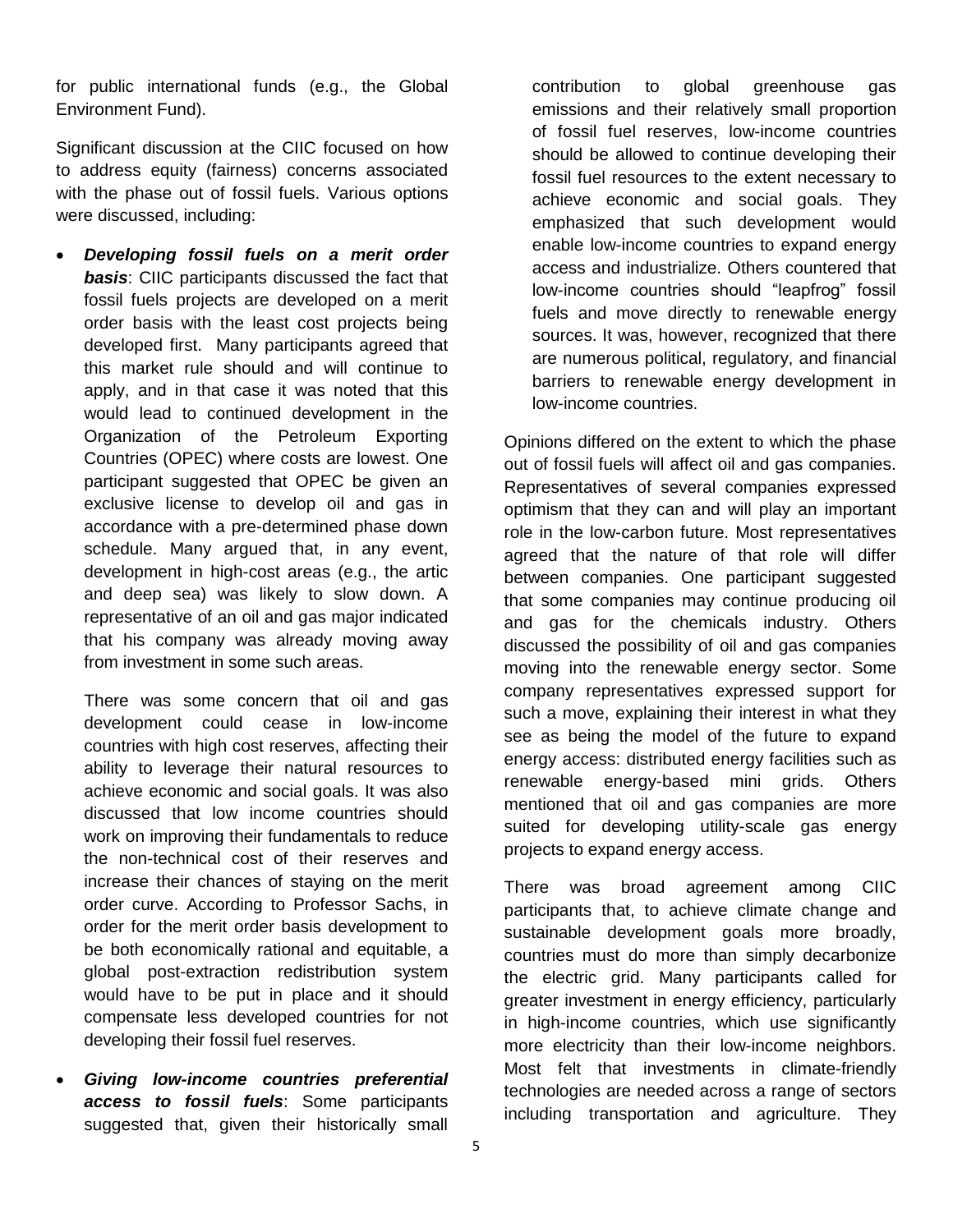argued that technologies developed for these sectors could be transferred to low-income countries, allowing them to continue developing while also reducing their energy consumption.

There were also calls for the electrification of enduses, particularly transportation, which currently relies primarily on fossil fuels. CIIC participants acknowledged that electrifying transportation will require countries to overcome a number of complex technical and regulatory barriers. Many emphasized the need for infrastructure upgrades, noting that use of electric vehicles will increase household electricity demand, necessitating changes in the local distribution grid. Others viewed electric vehicles as a form of distributed energy storage that can provide grid balancing services. For this to occur, however, the electric system will need to be digitized with the installation of smart meters that enable two-way communication between the meter and the central system.

Participants welcomed the progress that has already been made, for example, in developing renewable energy technologies. They acknowledged, however, that further research is needed in a number of areas including:

- carbon capture and sequestration, to establish once and for all whether this technology is economically viable. Only under this condition can fossil fuels continue to play a role in the future;
- energy storage, to enable cost-effective storage of renewably generated electricity;
- energy efficiency, to reduce energy consumption in agriculture and other sectors; and
- electric vehicles, to improve battery technologies and thereby increase vehicle range.

### *The Need for Land Use Transformation*

Land use change, particularly the conversion of forest land to agricultural and other uses, is a major contributor to climate change. This fact, which Professor Sachs highlighted in his opening address, was reiterated on the second day of the CIIC, during a panel on "Land Use, Land Rights, and Investment in Natural Resources." The panel discussed the impact of land use on climate change and development outcomes, and the related land rights implications. Much of the discussion focused on forests, which (as noted by participants) are currently the only proven means of carbon capture and sequestration. Participants emphasized that deforestation contributes to climate change by reducing carbon storage and increasing emissions. They also acknowledged the impact of deforestation on local communities, noting that it may lead to illegal evictions, deprivation of livelihoods, and other adverse effects. Participants agreed that protecting forest land will be vital to achieving climate change goals.

There was broad agreement among participants that incentives to protect land are undermined by market and governance failures. In terms of market failures, participants noted that there is typically no or little compensation for the services provided by land, such as carbon storage. Participants welcomed the adoption of payments for ecosystem services (PES) programs in some countries to address this issue, although cautioned that they have not always proved effective.

In this context, one participant discussed the example of Brazil, which has set a target of reducing its greenhouse gas emissions by thirty percent below 2005 levels by 2025. He noted that, to achieve this target, Brazil will need to restore twelve million hectares of ranch land and fifteen million hectares of pasture land to forest cover. To encourage land restoration, Brazil established a PES program, which compensates ranchers and farmers for removing land from production. The discussion concluded that PES programs have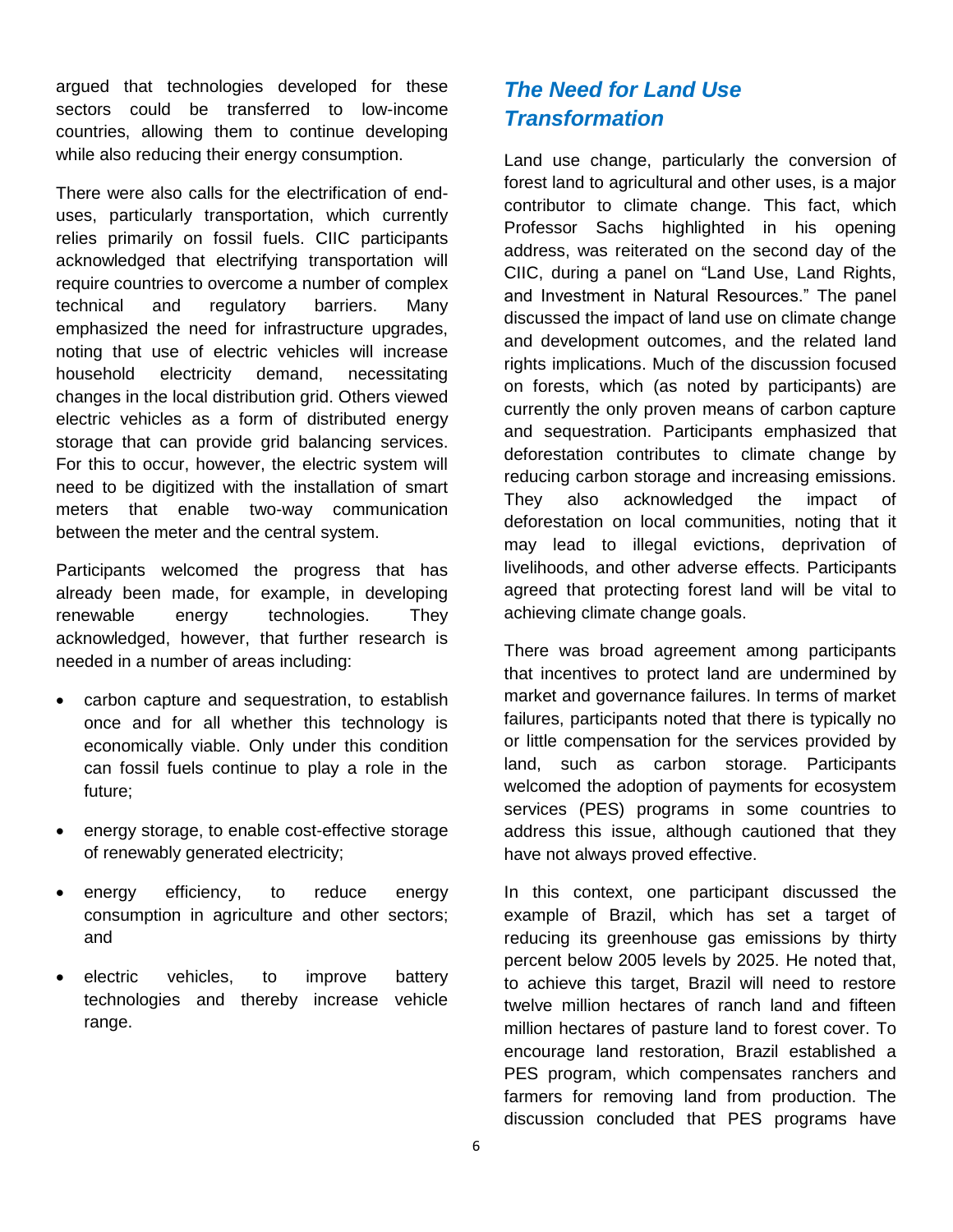been effective with small-scale farmers, as payments thereunder help to stabilize farm incomes, and have thus helped to change the behavior of these farmers. PES have not, however, been sufficient to encourage changes on the part of large-scale agribusinesses. One participant suggested that this is because the amount society is willing to pay to have land removed from production is less than the costs faced by agribusinesses.

Many participants expressed concern about the failure to address governance issues, particularly in low-income countries. They emphasized that individuals in low-income countries tend to be heavily dependent on land as a productive resource, but that such individuals often lack secure title to that land. One participant described this as a particular problem for women, who have fewer livelihood options than men and are therefore more dependent on land, but are frequently prevented from owning it. He argued that land tenure insecurity increases the potential for land use shifts to adversely affect women and discourages them from making investments in the land that would help to mitigate climate change.

Other participants discussed the issues facing indigenous and local communities, which hold or manage approximately one-quarter of the world's carbon found above ground in the tropics.<sup>9</sup> One participant noted that indigenous communities typically manage land under collective ownership models, which are often not recognized by domestic law, placing them at risk of exploitation by agribusinesses, mining firms, and other companies. The participant expressed concern that companies often fail to adequately consult with indigenous and local communities prior to undertaking projects on their land. She recalled overhearing executives

 $\overline{\phantom{a}}$ 

from one company say that, instead of obtaining free, prior and informed consent (FPIC) from indigenous communities, as required under international law, they would make "fast payments in cash" to buy off community leaders.

Participants exchanged ideas about how to improve land governance systems. There was broad agreement on the need to strengthen land rights. Several participants pointed to studies showing that, where communities and individuals have strong land rights, they are more likely to protect their land, including by investing in climate change mitigation and adaptation. Other participants noted that strong land rights have also been associated with improved development outcomes (e.g., in terms of health and education). Many argued that to maximize these benefits, individuals and communities must not only have their rights recognized, but must also be able to exercise those rights. There were calls for improvements in consultation processes, to ensure landholders and local communities have a say in the use of their land, and for the establishment of benefit-sharing schemes, so that such communities receive a portion of the value generated through use.

Several participants argued that the private sector can and should take steps that promote greater protection of land rights and more sustainable land use practices. Supporting stronger land rights protections, these participants argued, would benefit companies making land-based investments, including by reducing the potential for conflicts with local communities and thereby lowering material risks and costs. Participants also noted that some companies have developed novel procurement arrangements, wherein supply chain decisions are not based solely on cost, but also on sustainability or other factors. Participants emphasized that individuals around the world can, through their consumption and other decisions, encourage such action by companies.

There was some discussion of the role of governments and the private sector in encouraging more efficient land use. Participants agreed that

<sup>&</sup>lt;sup>9</sup> See e.g., Katie Reytar and Peter Veit, "Indigenous Peoples and Local Communities Are the World's Secret Weapon in Curbing Climate Change" World Resources Institute Blog (November 10, 2016).

<sup>&</sup>lt;https://www.wri.org/blog/2016/11/indigenous-peoplesand-local-communities-are-worlds-secret-weapon-curbingclimate>.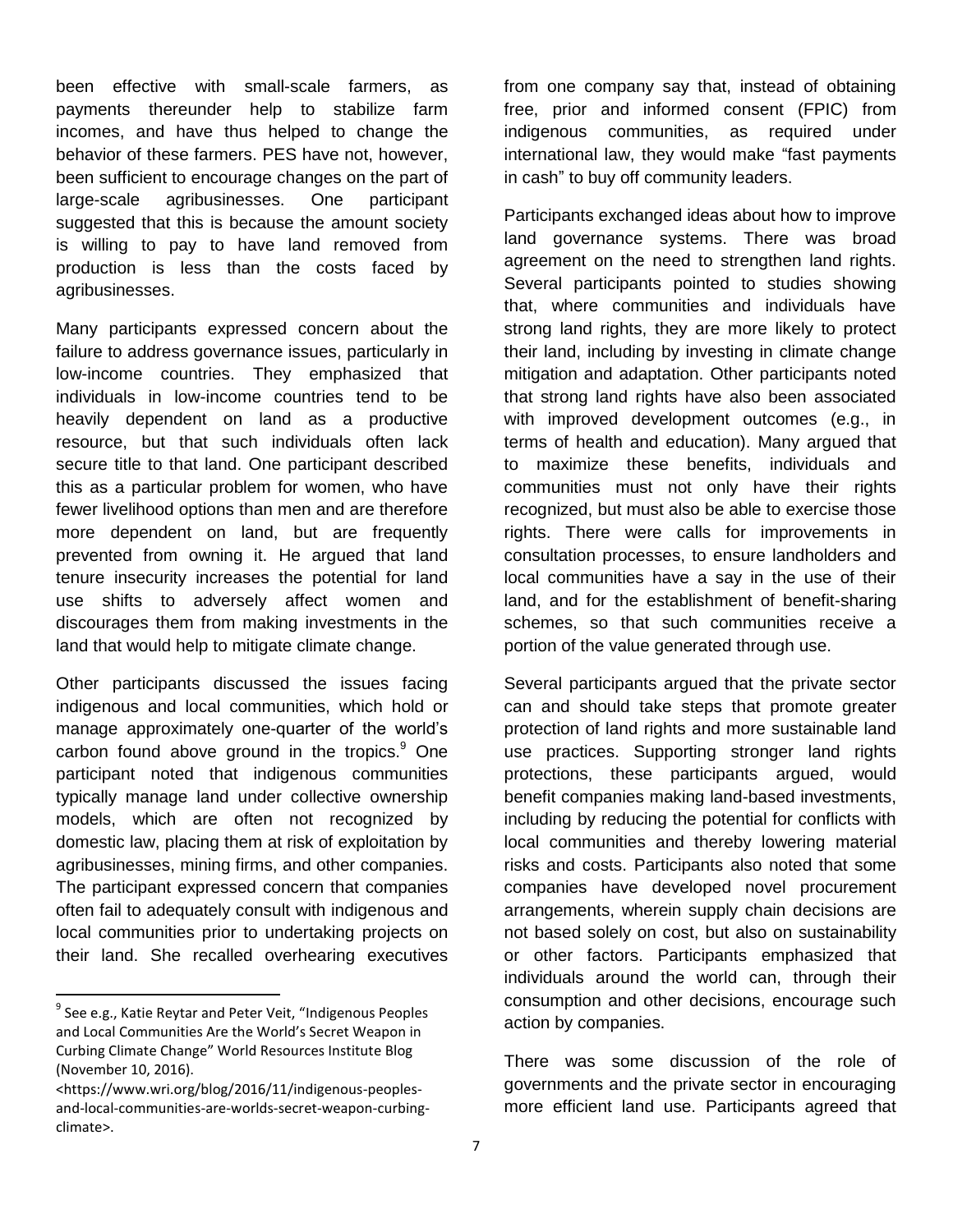efficiency gains will be needed in the agricultural sector if increasing demand for food and other products is to be met without contributing to deforestation. Some participants called on governments to establish training programs for agricultural producers, while others suggested a role for multi-national food companies. One participant discussed the coffee sector as an example, arguing that coffee companies should work with growers to improve cultivation practices. He noted that while demand for coffee is expected to double by 2050, the amount of land suitable for growing it may decline due to climate change. As a result, growers will need to become more efficient and, in the future, may have to develop new plant cultivars. This is likely to be difficult for many growers, who may lack the necessary financial resources, as growing incomes average just \$1,000 per year. Some companies, however, have shown a willingness to assist growers to develop and implement new production techniques.

#### *The Private Sector's Role in Financing Energy and Land Use Transformation*

The role of private actors in supporting energy system and land use transformations was a key focus of discussions at the CIIC. During a panel on "The Role of Private Sector Finance," CIIC participants noted that achieving the necessary transformations will require trillions of dollars-worth of investment, much of which will have to come from the private sector. Participants agreed that there is a need for significant additional private sector investment at an accelerated pace. A number of participants suggested that such investment may come from fossil fuel companies. One oil and gas company representative pointed out that the renewable energy sector has, in the past, been characterized by small entrants and that many of those entrants have subsequently gone out of business. He therefore indicated that oil and gas companies with their strong balance sheets and experience with boom and bust cycles have an advantage. Furthermore, the oil and gas sector has

extensive engineering expertise and experience in developing large-scale projects in challenging political and environmental contexts.

Some participants expressed concern that oil and gas companies' efforts to diversify and invest in renewable energy technologies may be opposed by shareholders. It was noted that the CEO of NRG Energy was replaced last year after attempting to move his company into the renewable energy sector. One representative of an oil and gas major noted that some shareholders view renewable energy investments as high risk and believe fossil fuel companies should remain focused on their core business. He noted, however, that companies are beginning to recognize that their core business may not remain profitable in the future as climate change leads to the stranding of assets. In his words, "it is beginning to be widely recognized in the industry that the world of peak oil is over," leading to a concern that prices and profits will decline in coming years. There was broad agreement among participants that investors are beginning to recognize that oil and gas development is unlikely to remain profitable in the long term.

Several participants noted the success of shareholder activism in raising awareness of the risks climate change poses to oil and gas companies. They noted that shareholder resolutions have been used to force companies to report on climate change risks. Many U.S. companies initially sought to avoid such reporting, including by arguing that climate change does not pose a risk to their business, as the government is unlikely to adopt regulations to address it. Over time, however, company attitudes have begun to change. A number of companies have recently undertaken risk analyses and released risk management strategies.

Some participants argued that, in addition to raising awareness of climate change risks, shareholder activism has also resulted in companies taking mitigation action. They pointed to the adoption of shareholder resolutions forcing companies to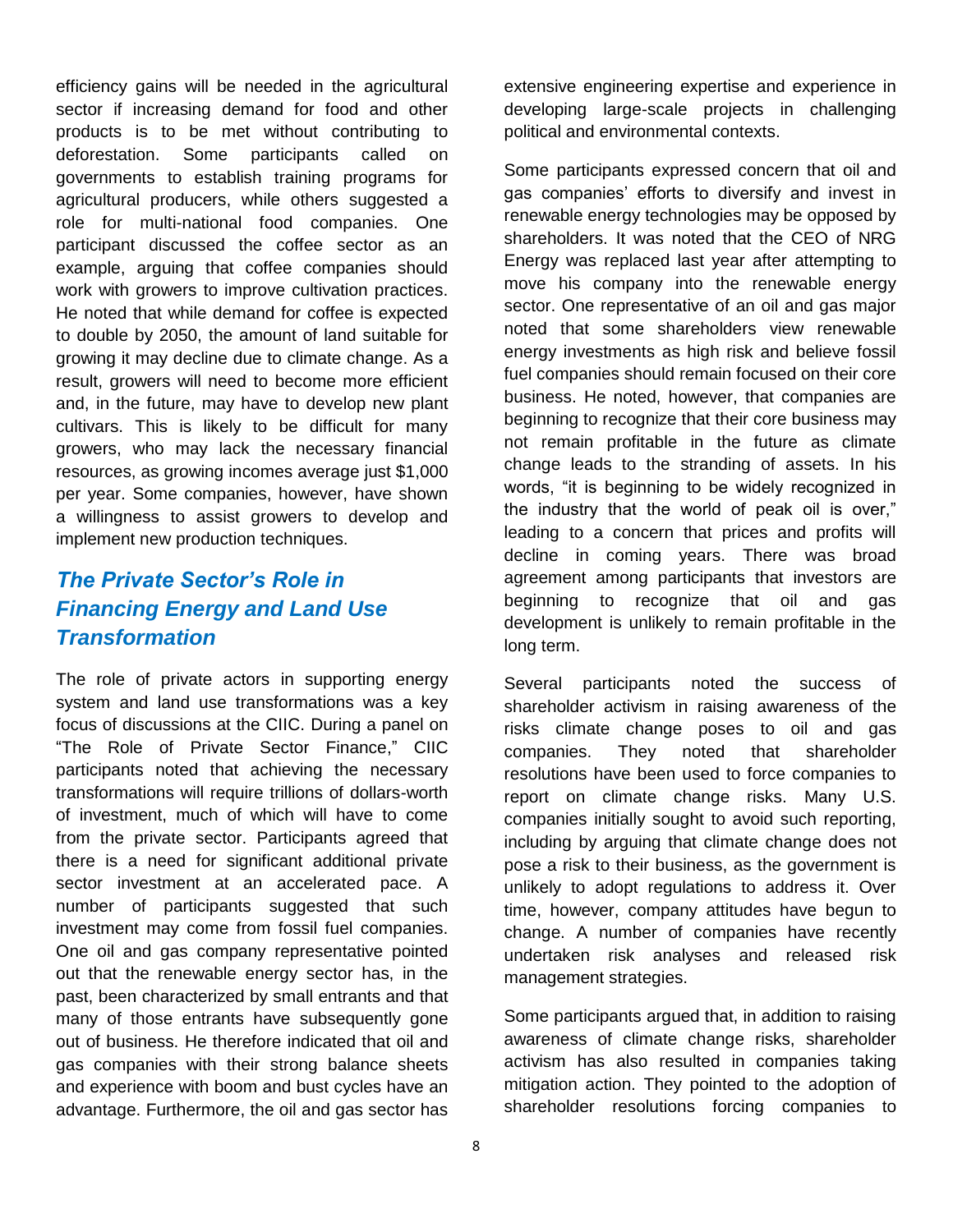reduce their greenhouse gas emissions and/or switch to clean energy. They acknowledged, however, that the success of such resolutions varies by company. For example, consumer goods companies have generally been more willing to act than fossil fuel developers, at least in the U.S. Participants discussed other ways in which shareholders can encourage climate-friendly behavior by companies. Some noted that shareholders have recently sought for oil and gas companies to include board members with knowledge about climate change. Shareholders can also vote down board members opposed to climate action and/or nominate new members who they believe will put pressure on the chief executive and/or others to act.

Where these and/or other efforts prove unsuccessful, investors may elect to divest their holdings in the company. One representative of an institutional investor reported that, after failed attempts to engage the board of oil and gas majors on climate change, his institution has elected to divest from all fossil fuel companies. He noted that many other institutions, including universities, pension funds, and philanthropic funds, are also divesting their fossil fuel holdings. As of November 2016, institutions representing \$5 trillion in assets had pledged to divest their holdings, up from \$50 billion in 2014.

It was noted that divestment strategies are unlikely to change company behavior in the short-term. Many participants argued that the primary goal of divestment is signaling to companies and other investors the importance of the issue. Some participants argued that, over time, as more investors join the movement, companies may be forced to act. This is particularly likely if investors engage in selective divestiture strategies, which reward progressive companies within a sector and punish 'laggards' (i.e., by divesting from them). It was noted though that while sector specific investment tools such as [Fossil Free Funds](https://fossilfreefunds.org/) and [Deforestation Free Funds](https://www.deforestationfreefunds.org/) are increasingly available for concerned investors, various online tools and indices that try to distinguish between the 'leader'

and 'laggard' companies within a sector suffer from severe limitations. Investors must, therefore, exercise care when using such tools and should investigate how they were developed prior to use.

The other side of the coin from divesting from companies/sectors that are particularly climate unfriendly is using the freed up funds for 'green investments.' The institutional investor representative of the fund that has chosen to divest from fossil fuels highlighted that this twin strategy is being followed by his organization and it has not come at a cost of lower returns.

Most participants agreed that state-sponsored institutions can play an important role in helping to fund green investments and may, for example, draw private-sector capital into renewable energy markets. Participants recognized that many banks and other large investors are interested in funding renewable energy projects. Before those investors will act, however, they typically require evidence of the project's financial viability and often request proof of precedent transactions. Demonstrating experience in new and rapidly changing sectors may be difficult, creating a role for state-sponsored institutions, which can step in to fund small-scale projects that deliver proof of concept, thereby providing a bridge to more institutionalized financing options. Participants discussed the work of the [New York Green Bank,](https://greenbank.ny.gov/) which provides financing for renewable energy projects, often in association with private-sector investors.

Several participants noted the recent growth in the green bond market and argued that the market has been highly successful in mobilizing finance for renewable energy and other 'green' projects. As one participant observed, without the green bond market, financing for large-scale renewable energy projects would be limited to a small number of investors (i.e., 20 to 30 banks and insurance companies). According to the participant, green bonds "allow a much broader set of investors" to participate in the market, increasing the financing options available to project developers. He and others welcomed recent innovations in the green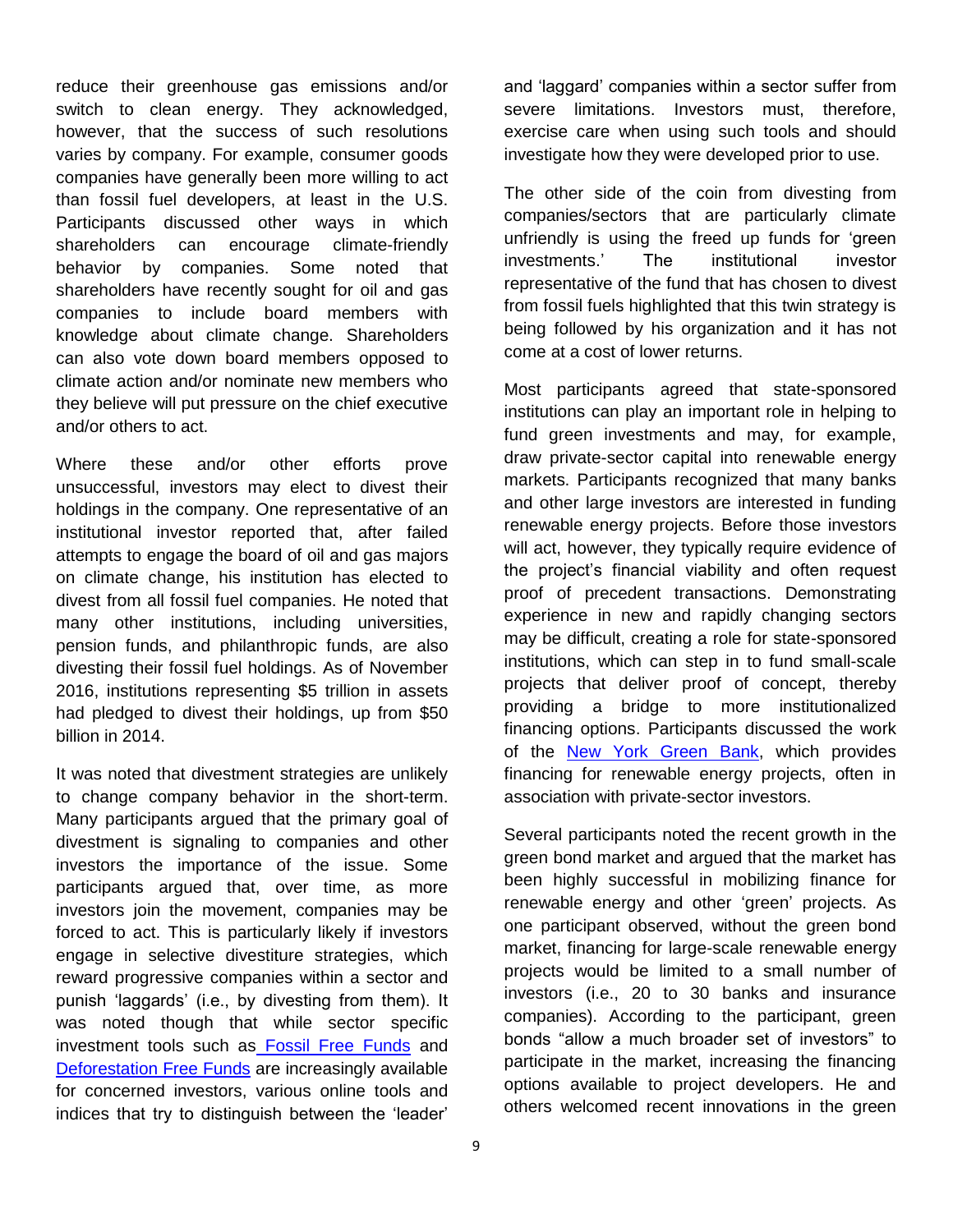bond market, including the new World Bank forest bond program, which offers investors in the bond the opportunity to secure carbon credits.

#### *Ensuring Global Governance Frameworks Support Transformation*

The CIIC's final panel, titled "Global Governance: Transforming Consensus into Concerted Global Action," considered the role that international legal frameworks can and should play in shaping all-level action on climate change and sustainable development. Participants agreed that achieving climate change and development goals will require concerted action by both public and private actors. This action will, however, only be taken if legal frameworks send and promote the right signals and safeguard the ability of government actors to adopt and implement climate change-oriented policies. Whether international trade and investment treaties satisfy those criteria was hotly debated. The debate focused primarily on international economic agreements, including the World Trade Organization (WTO) agreements, and international investment agreements (IIAs), with particular focus on the 12-country Trans-Pacific Partnership (TPP).

CIIC participants generally agreed that international trade and investment can play an important role in promoting growth in low-income countries. Some participants also noted that trade and investment may have climate benefits, with one suggesting that liberalizing trade in environmental goods and services could encourage the development of technologies needed to mitigate climate change, and facilitate their transfer between countries. That participant cautioned, however, that trade and investment treaties not be asked to do too much outside their main purpose and scope of setting rules regarding international economic activity. Others underscored the need to, at a minimum, ensure those treaties do not impede action on climate change.

On that point, participants considered the potential for existing trade and investment treaties to prevent or hinder climate action. With respect to the WTO,

some participants noted that the agreements leave member states free to decide on their own policies, including with respect to climate change, and require only that those policies be applied on a nondiscriminatory basis. Others expressed concern that the way in which those agreements have been interpreted by the WTO's dispute settlement panels may have limited the scope of government action.

Some participants noted that the subsidy restrictions in the WTO agreements may prevent government support of clean energy and other climate-friendly investments. Other participants expressed concern that, under the current WTO system, governments might be unable to distinguish between climate-friendly and unfriendly products when setting tariffs. However, at least one participant was of the view that, in countries with a domestic carbon price, governments could impose a border tax adjustment on goods imported from and/or exported to other countries without an equivalent price on carbon.

Many participants expressed concern that IIAs, including free trade agreements with investment chapters, may hinder policy changes aimed at mitigating or adapting to climate change, and therefore may ultimately interfere with the achievement of climate goals. Participants expressed particular concern regarding the TPP, which the U.S. signed with Australia, Brunei, Canada, Chile, Japan, Malaysia, Mexico, New Zealand, Peru, Singapore, and Vietnam in February 2016. For example, one participant warned that the TPP may lead to increased trade in palm oil and other environmentally harmful products because of reduced tariff rates that do not correspond to policies that may limit such trade. She also expressed concern about the potential for increased production of and trade in natural gas. Generally, before natural gas can be exported from the U.S., the Department of Energy must conduct a public interest review. Such review is not, however, required where natural gas is to be exported to a country with which the U.S. has a free trade agreement that includes "national treatment for trade in gas." The TPP is such an agreement and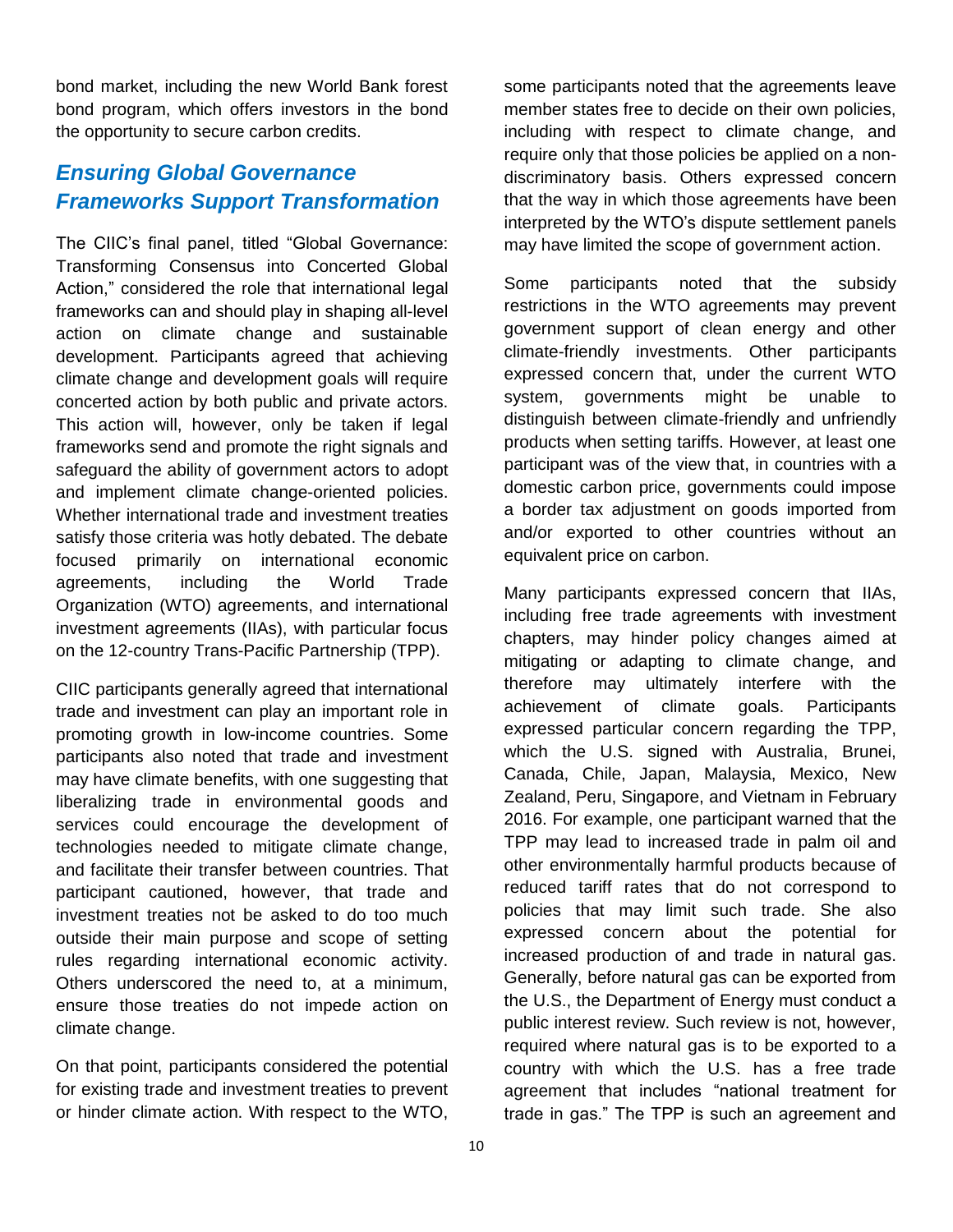would, therefore, result in the automatic approval of exports to signatory countries. By making it easier to export natural gas, the TPP could lead to an increase in domestic production, with expanded use of hydraulic fracturing, which can contribute to greenhouse gas emissions.

The same participant also expressed concern regarding the TPP's investor-state dispute settlement (ISDS) provisions, which allow foreign investors to challenge new laws and regulations that reduce the actual or potential value of their investment. The threat of such challenge may, according to the participant, discourage governments from adopting new policies needed to combat climate change. It was noted that investors have used ISDS provisions in other international agreements to challenge new environmental regulations, administrative decisions, and enforcement and other government actions (or inactions) that impact investors. Participants emphasized that, if an ISDS challenge is successful, the government may be required to pay significant compensation to the investor. By contrast, there is no penalty for governments failing to meet their climate change commitments under the Paris Agreement. This discrepancy in penalties creates a perverse incentive for governments to meet their investment obligations over their climate change commitments.

Several participants noted that the outcome of ISDS cases is heavily influenced by the identities of the decision-makers. Under most IIAs, ISDS cases are heard by arbitral tribunals, the members of which are selected by the disputing parties. These tribunals play an important role in shaping the meaning given to treaties and, consequently, their impact on climate change and other policies. Many participants expressed concern regarding the perceived and actual biases of tribunal members, which were suggested to undermine the legitimacy of ISDS and the outcomes produced by this form of dispute settlement. One participant suggested that a better approach may be to refer disputes to an expert arbitrator who is not appointed by the disputing parties. He noted that, while criticism of

ISDS has increased significantly in recent years, ISDS provisions continue to be included in recently negotiated IIAs.

At least one participant was of the view that the TPP's ISDS provisions do not limit governments' authority to adopt regulations addressing climate change and other environmental issues. Several also emphasized that the TPP may have environmental benefits, noting that the agreement includes an environment chapter covering a wide range of issues, including wildlife trafficking, overfishing, and illegal logging. Others, however, countered that the TPP does not do enough in these areas, by, for example, reducing a tariff on a product while simultaneously, in a separate chapter, attempting to regulate illegal production but failing to establish adequate, industryrecognized, enforcement provisions. These participants noted that similar provisions in other international agreements are rarely enforced and highlighted the internal inconsistency of the TPP in this regard. There was a heated exchange regarding the omission of climate change from the environment chapter, with some arguing that this is a fatal flaw in the TPP, while others viewed it as a political necessity to secure ratification of the TPP in the U.S.

Participants exchanged ideas about how to ensure future international trade and investment treaties do not impede action on climate change. Some suggested that countries should undertake an impact assessment that considers any new treaty's climate change implications. It was suggested that such assessments may help to address the lack of policy coherence that results from a disconnect between the roles and responsibilities of government officials with respect to climate policy, on the one hand, and trade and investment strategies, on the other. It was noted that, while some countries already perform such assessments, they often suffer from deficiencies. Participants pointed out, for example, that assessments conducted in the U.S. and Canada often fail to consider the climate change impacts of a treaty both in partner countries and globally. Participants